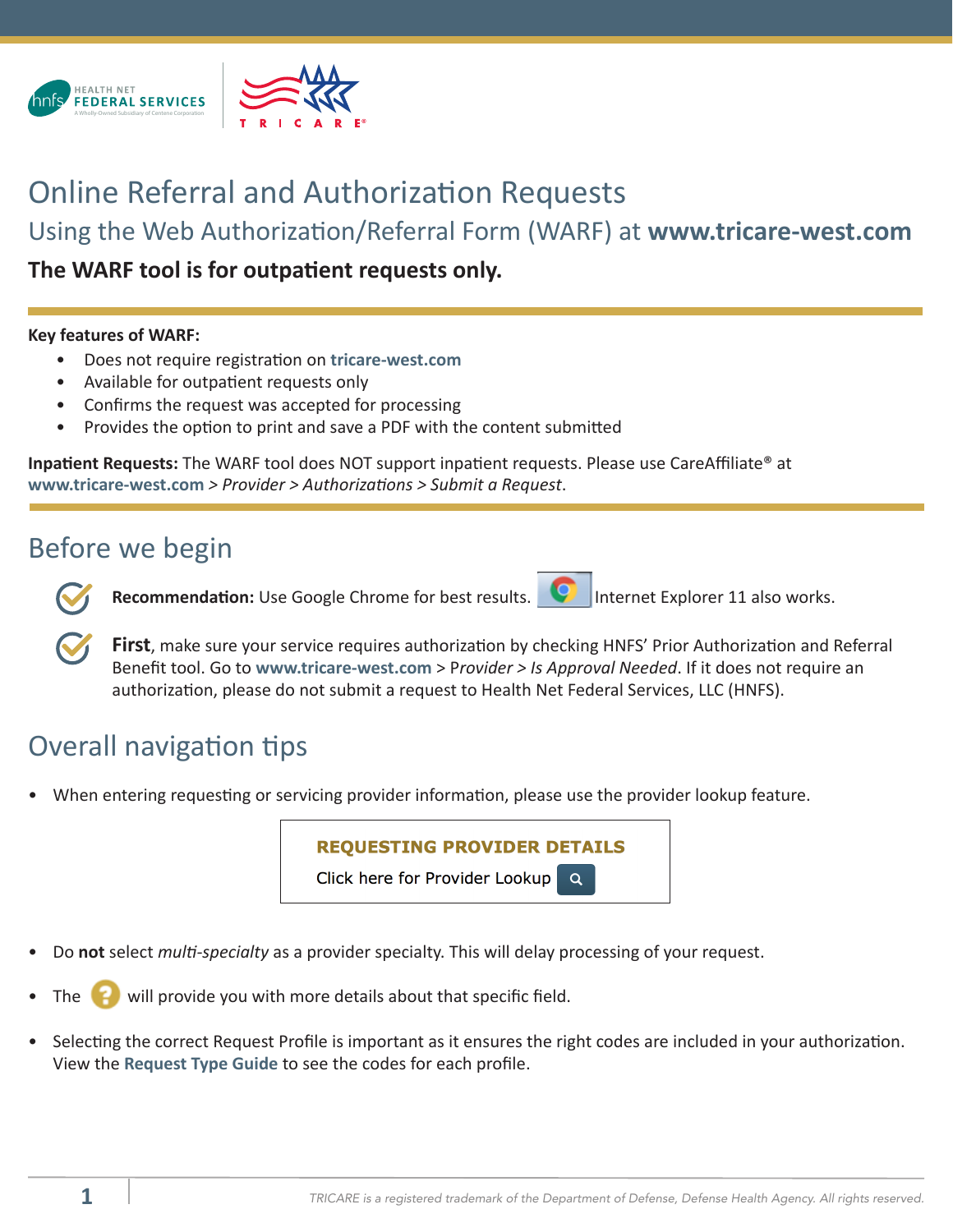# Taking a closer look at submitting a request

#### **Step 1:**

You can use the sponsor's SSN or DBN to identify the patient. Enter the required fields. The \* indicates required fields.

| $*$ Type $\odot$<br>SSN Patient DBN |                          |
|-------------------------------------|--------------------------|
| * Sponsor SSN ©                     | * Patient's First Name @ |
|                                     | smith                    |
| * Patient's Last Name @             | * Date Of Birth @        |
|                                     | е<br>MM/DD/YYYY          |
| <b>Street Address</b><br>٠          | * Postal Code            |
| City                                | <b>State</b>             |
| <b>Phone Number</b>                 |                          |

## **Step 2:**

Locate the Requesting Provider record using the magnifying icon.

- If you are unable to locate the correct requesting provider, you can manually enter in the information. However, this may delay processing.
- **Leave Type field as "Any."** If you get too many results, filter by selecting Facility, Group or Individual.
- The best search methods are NPI and Tax ID (TIN) without the Provider Name.

|                                                     | <b>REQUESTING PROVIDER DETAILS</b><br>Click here for Provider Lookup | $\alpha$                                                                                |                                    |
|-----------------------------------------------------|----------------------------------------------------------------------|-----------------------------------------------------------------------------------------|------------------------------------|
| <b>Provider Search</b>                              |                                                                      |                                                                                         |                                    |
| Type <sup>O</sup>                                   | ۰                                                                    | Specialty O                                                                             |                                    |
| (Any)                                               |                                                                      | --Select--                                                                              |                                    |
| <b>Provider Name O</b>                              |                                                                      | City <sup>O</sup>                                                                       |                                    |
| Last, First (wildcard = $-$ )                       |                                                                      |                                                                                         |                                    |
| NPI <sup>O</sup>                                    |                                                                      | State O                                                                                 |                                    |
|                                                     |                                                                      |                                                                                         |                                    |
| Tax ID O                                            |                                                                      | Postal Code <sup>O</sup>                                                                |                                    |
|                                                     |                                                                      |                                                                                         |                                    |
|                                                     | <b>SEARCH</b>                                                        | <b>CLEAR</b><br>CANCEL                                                                  |                                    |
| $-11$<br><b>TIN</b><br>NPI<br>Name<br>$\Delta$      | Group Name                                                           | $\mathbb{H}$<br><b>Street Address</b><br>State IT<br>$\mathbf{H}$<br>City<br><b>III</b> | Postal Code IT<br>Network Status A |
| <b>TRICARE, Providor</b><br>1234567890<br>123456789 | PRIMARY HEALTH MEDICAL GROUP                                         | 11197 W FAIRVIEW AVE<br><b>BOISE</b><br>ID                                              | 83713<br><b>Network</b>            |
|                                                     |                                                                      |                                                                                         | $\overline{2}$<br>$>$ $>$<br>$<<$  |

**For an individual provider within a group**, enter the individual provider's NPI and the group Tax ID (TIN).

If you find the right individual and group but the address or phone numbers are wrong, select the record and you can make corrections in the next step.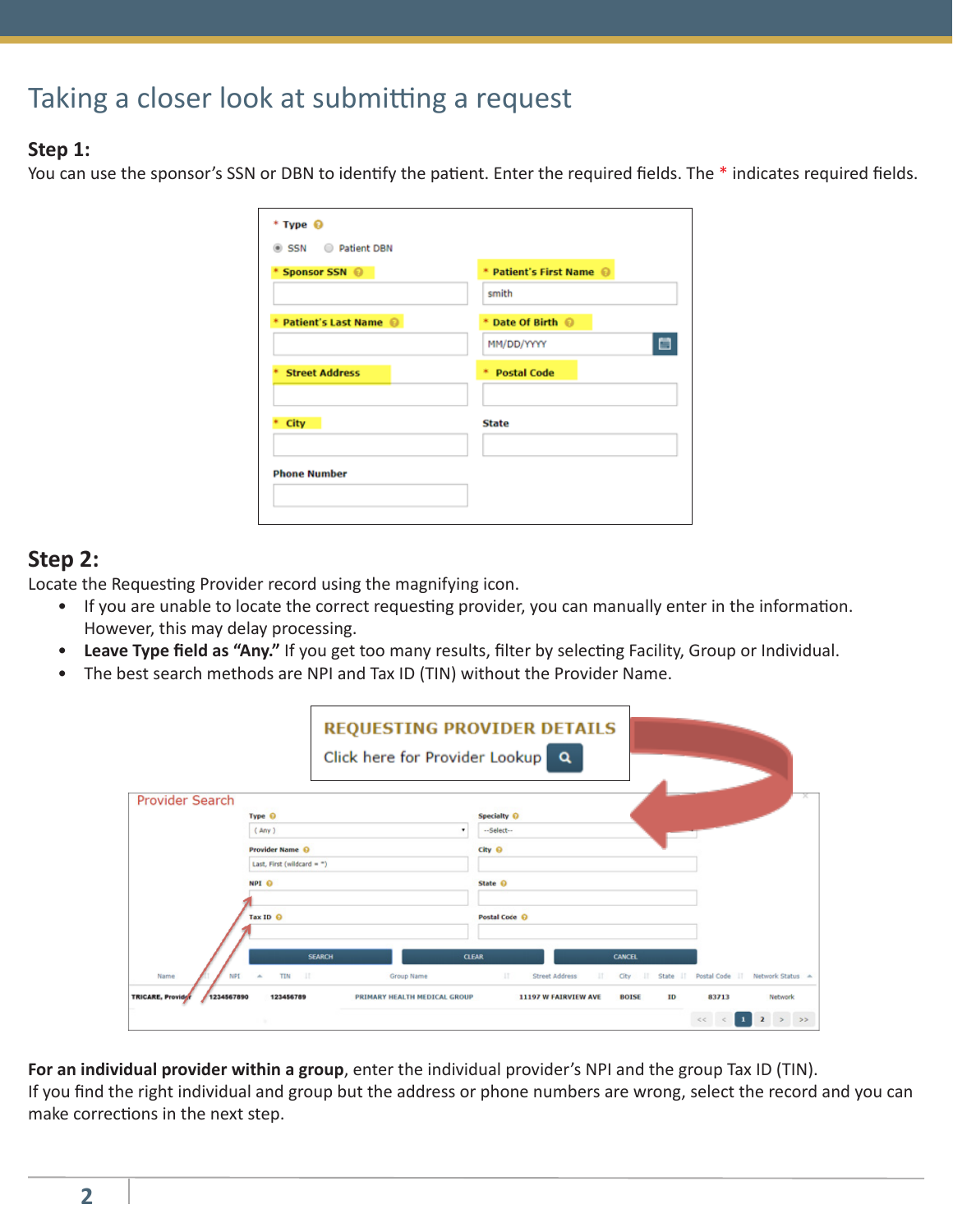## **Step 3:**

**If results display:**

- Select the individual provider or group name, as appropriate, to auto-populate this information into the request.
- Enter your contact information and correct information as needed.

| * Contact Name    | * Contact Phone Number   |  |  |  |
|-------------------|--------------------------|--|--|--|
| * Provider Name @ | Postal Code <sup>O</sup> |  |  |  |
|                   |                          |  |  |  |
| * NPI ல           | City <b>⊙</b>            |  |  |  |
|                   |                          |  |  |  |
| * Tax ID @        | State <sup>O</sup>       |  |  |  |
|                   |                          |  |  |  |
| * Phone Number @  | * Specialty @            |  |  |  |
|                   | <b>Family Practice</b>   |  |  |  |
| * Fax Number @    | <b>Network Status</b>    |  |  |  |
| Network           |                          |  |  |  |

#### **If there are no results or you did not find the correct provider record:**

Select **Cancel** to return to the previous screen and manually enter the provider's information.

| <b>Provider Search</b>             |                                                                                                                                  |                                                              |                         | $\times$                                       |
|------------------------------------|----------------------------------------------------------------------------------------------------------------------------------|--------------------------------------------------------------|-------------------------|------------------------------------------------|
|                                    | Type $\Theta$                                                                                                                    | <b>Specialty</b>                                             |                         |                                                |
|                                    | (Any)                                                                                                                            | $\div$<br>--Select--                                         | ÷                       |                                                |
|                                    | Provider Name @                                                                                                                  | City                                                         |                         |                                                |
|                                    | Last, First (wildcard = $*$ )                                                                                                    |                                                              |                         |                                                |
|                                    | NPI O                                                                                                                            | <b>State</b>                                                 |                         |                                                |
|                                    | 1093074576                                                                                                                       |                                                              |                         |                                                |
|                                    | Tax ID $\odot$                                                                                                                   | <b>Postal Code</b>                                           |                         |                                                |
|                                    |                                                                                                                                  |                                                              |                         |                                                |
|                                    | <b>SEARCH</b>                                                                                                                    | <b>CLEAR</b>                                                 | CANCEL                  |                                                |
| -lT<br>$NPI$ $\rightarrow$<br>Name | TIN <b>IT</b><br>$\mathbf{u}$<br>Group Name                                                                                      | City IT<br><b>Street Address</b><br>$\overline{\mathbf{11}}$ | State IT<br>Postal Code | $-\mathbf{I}\mathbf{T}$<br>Network Status<br>┻ |
|                                    | No provider record found. Please check your search criteria and try again or CANCEL to manually enter your provider information. |                                                              |                         |                                                |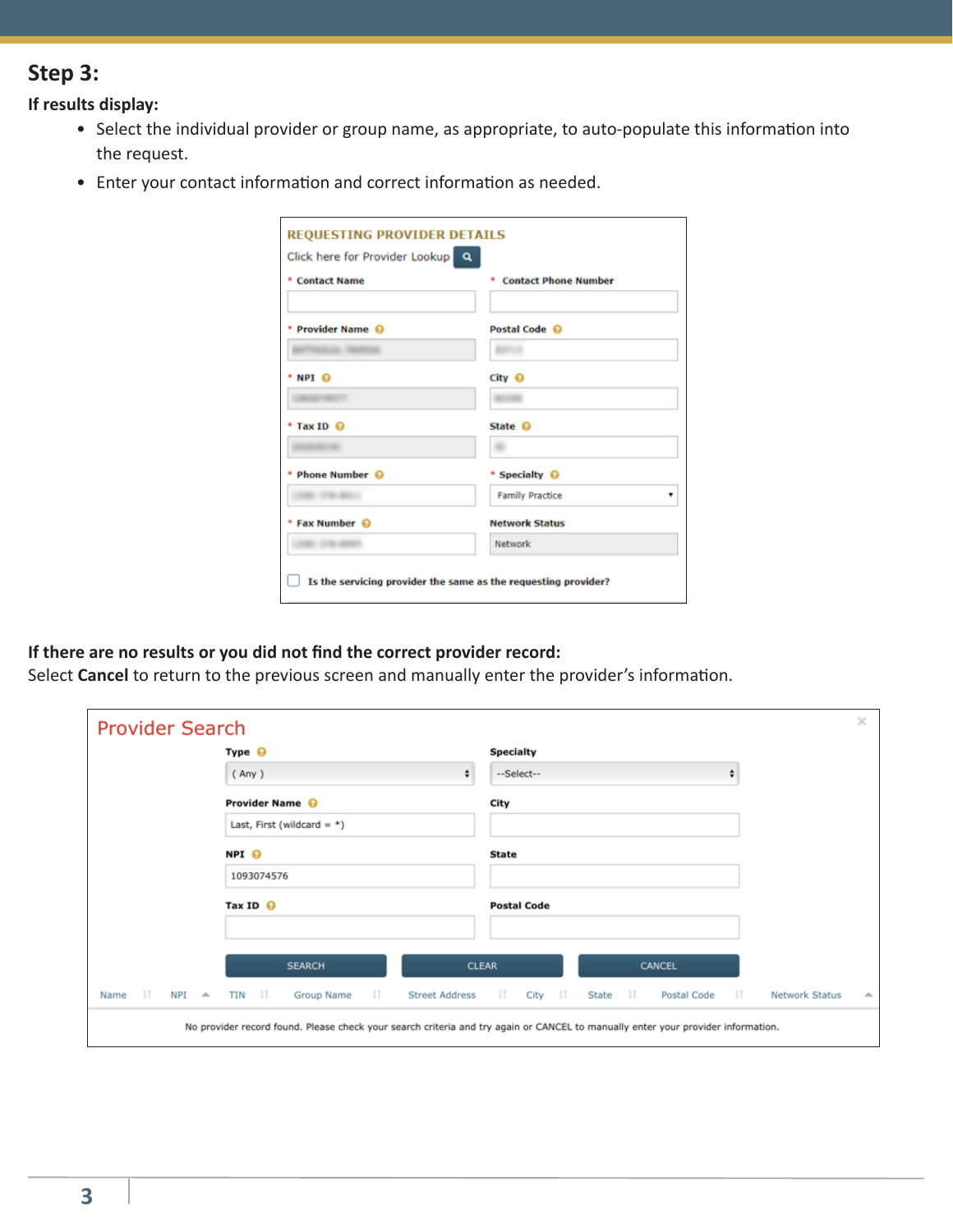### **Step 4:**

Check the box if the servicing provider is the same as the requesting provider. This will copy and auto-populate the Servicing Provider Details section and eliminate the need to enter the servicing provider information manually.

| * Contact Name                 | * Contact Phone Number |
|--------------------------------|------------------------|
| * Provider Name @              | Postal Code ©          |
| <b>SALES AND INVESTIGATION</b> |                        |
| $*$ NPI $\Theta$               | City <sup>O</sup>      |
|                                |                        |
| * Tax ID @                     | State @                |
|                                |                        |
| * Phone Number ©               | * Specialty ©          |
|                                | <b>Family Practice</b> |
| * Fax Number @                 | <b>Network Status</b>  |
|                                | Network                |

#### **Step 5:**

Select a Priority in the Event Classification drop-down menu:

- **Routine** = Patient needs to be seen within 28 days.
- **Urgent** = Patient needs to be seen within 3 business days.
- **Emergent** = Patient needs to be seen within 24 hours.

**Note:** Urgent and Emergent priorities require clinical justification information in the required field. There is no need (or availability) to attach documentation.

| * Event Classification @ |                                                                               |  |
|--------------------------|-------------------------------------------------------------------------------|--|
| Routine                  |                                                                               |  |
|                          |                                                                               |  |
|                          | Clinical justification for an emergent or urgent request must be noted below. |  |
|                          |                                                                               |  |
|                          |                                                                               |  |
| * Diagnosis Code @       | <b>Description</b>                                                            |  |

## **Step 6:**

In the same section, enter the diagnosis code (ICD-10) and the description will auto-populate. You can add up to five diagnosis codes.

| * Event Classification @ |                                                                               |              |
|--------------------------|-------------------------------------------------------------------------------|--------------|
| Emergent                 | ۰                                                                             |              |
| ٠                        | Clinical justification for an emergent or urgent request must be noted below. |              |
|                          |                                                                               |              |
| Diagnosis Code @<br>٠    | <b>Description</b>                                                            |              |
|                          | Chest pain, unspecified                                                       | $^{\rm (+)}$ |
| R07.9                    |                                                                               |              |
| Diagnosis Code @         | <b>Description</b>                                                            |              |
| ٠<br>R07.8               | Other chest pain                                                              | $(-)$        |
| * Diagnosis Code @       | <b>Description</b>                                                            |              |

- **To add a diagnosis code:** Select the add icon.
- **To remove a diagnosis code:**  Select the minus icon.

**4**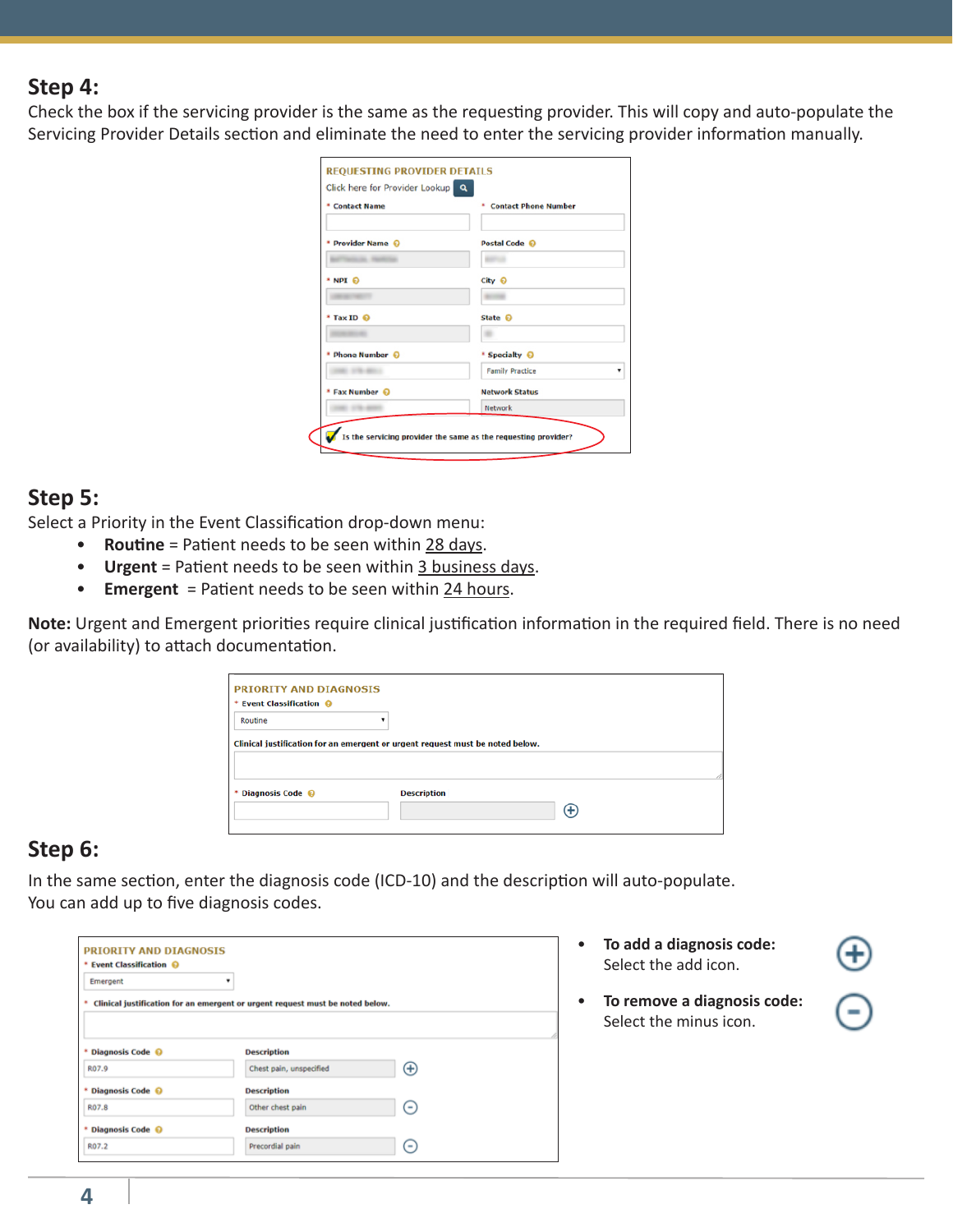### **Step 7:**

- Select the Request Type (Specialty Referral, Outpatient Authorizations or Outpatient Behavioral Health).
- Select the appropriate profile. The WARF Profile Guide shows the CPT® codes included in each profile.

| <b>REQUEST PROFILE</b><br>* Request Type $\bigcirc$ |                                                  |                                |                                        |
|-----------------------------------------------------|--------------------------------------------------|--------------------------------|----------------------------------------|
|                                                     | ● Specialty Referral ● Outpatient Authorizations | O Outpatient Behavioral Health |                                        |
| --Select--                                          |                                                  | ▼                              | <b>WARF Tool Request Profile Guide</b> |

**Note:** The drop-down list is sorted by the most frequently requested codes. Finding the correct outpatient authorizations profile is very important. (*Upcoming updates:* Look for simplified categories, better profile descriptions and an improved sort order.)

### **Step 8:**

Search for the *Servicing Provider* if the *Requesting Provider* is **not** the same.

| <b>Provider Search</b> |                                                                                             |              |                          |               | $\times$ |
|------------------------|---------------------------------------------------------------------------------------------|--------------|--------------------------|---------------|----------|
|                        | $\circledast$ I have a provider in mind $\circ$ I need help finding a provider by specialty |              |                          |               |          |
|                        | Type <sup>@</sup>                                                                           |              | Specialty <sup>@</sup>   |               |          |
|                        | (Any)                                                                                       | $\checkmark$ | --Select--               | $\checkmark$  |          |
|                        | Provider Name @                                                                             |              | City <sup>@</sup>        |               |          |
|                        | Last, First (wildcard = $*$ )                                                               |              |                          |               |          |
|                        | NPI O                                                                                       |              | State <sup>@</sup>       |               |          |
|                        | Tax ID @                                                                                    |              | Postal Code <sup>@</sup> |               |          |
|                        | <b>SEARCH</b>                                                                               |              | <b>CLEAR</b>             | <b>CANCEL</b> |          |

• Select the **I have a provider in mind** button if you want to search for a servicing provider. The search features work the same as in Step 2 and Step 3.

*or*

- You can choose the **I need help finding a provider by specialty** button and we will automatically select a provider. However, it may not be the closest available as we automatically select based on high **[value ratings](https://www.tricare-west.com/content/hnfs/home/tw/prov/provider-directory/directory-ratings.html)** within a 40-mile radius. (*Upcoming updates:* Improved auto-selection results to include providers closer in proximity.)
- **If a provider record is not found when using the search feature:** Select **Cancel** or the **X** in the upper right hand corner to return to the previous screen and manually enter the provider's information.